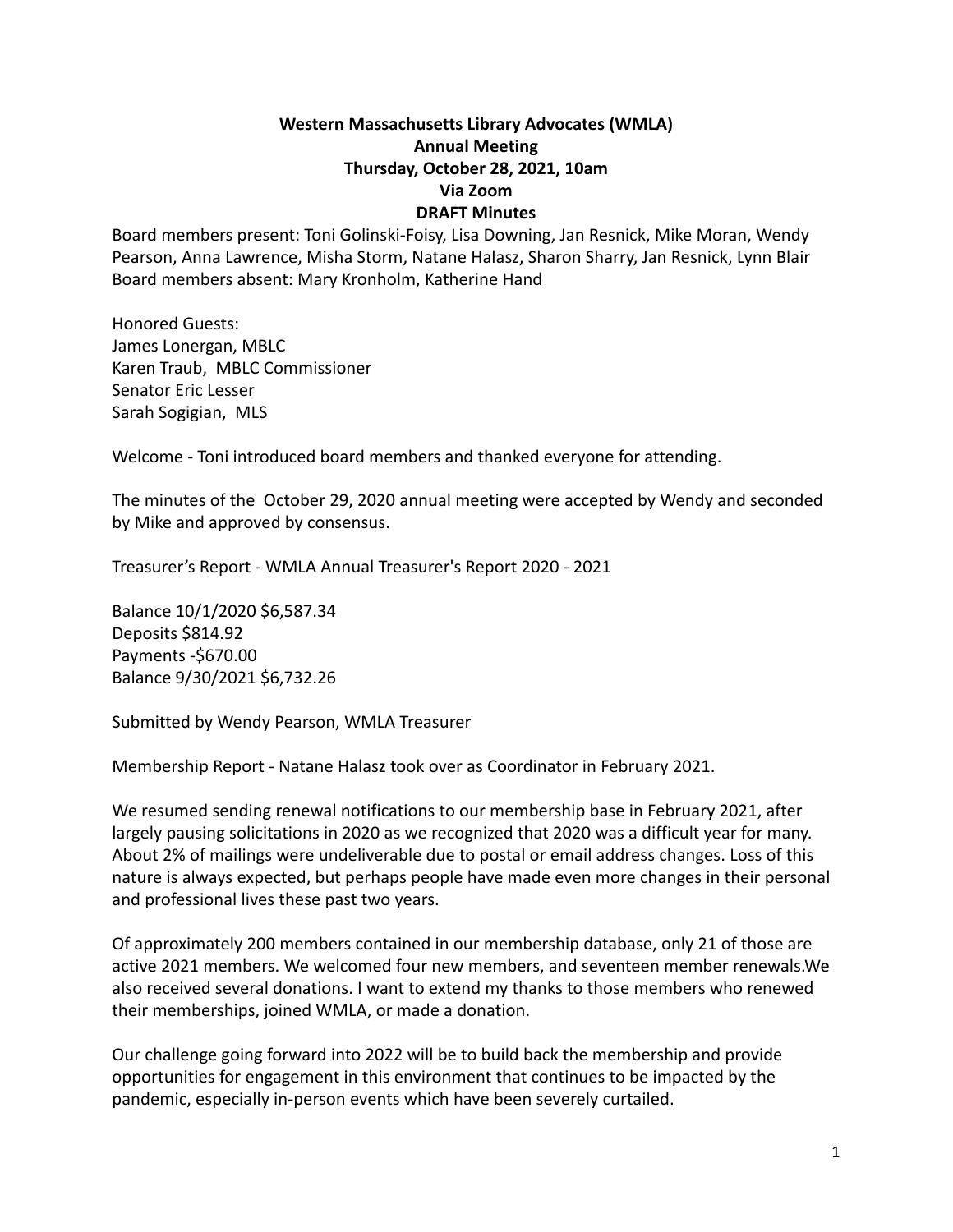Submitted by Natane Halasz, Membership Chair

Toni welcomed the following new Board Members: Beverly Bullock, Meekins Library Director in Williamsburg Adam Novitt, Lilly Library Director in Florence

Toni thanked the following departing Board members Nora Blake Katherine Hand-Umstot Mary Kronholm, MBLC

Election of New Officers -Toni presented the following slate of officers: Lisa Downing – President Misha Storm - Vice-President Lynn Blair – Secretary Wendy Pearson – Treasurer

Mike made a motion to accept the slate and Sharon seconded the motion and approved by consensus.

Toni recapped an exciting new partnership that has been formed with Simmons MSLIS students that grew out of a desire to give them professional experience. As a result of this discussion, the board recommends reserving a student seat with the change to the WMLA bylaws as follows:

WMLA Bylaws Article V Board of Directors SECTION 5.1. The Board shall consist, at minimum, of 9 persons; the 6 officers and three Directors. The maximum number, with the addition of more Directors, shall be no more than 12, (Insert here:) including a seat designated for a MSLIS student.

A motion was made by Nicole Daviau and seconded by Wendy Pearson and approved by consensus.

James Lonergan, Director of the Massachusetts Board of Library Commissioners presented the following report.

**New Commissioners**: The Governor has appointed four Commissioners since last December to replace former Commissioners Madell, Oschenbein, Perille, and Kronholm: Debby Conrad, the former Executive Director of the SAILS network and Vicki Biancolo, the Director of Library Services at the Worcester Academy were both appointed last December; former Commissioner George Comeau, the Marketing and Brand Activation Manager at the Downtown Boston Business Improvement District and a lawyer with a practice in Canton, was appointed in March; and Karen Traub, a former library trustee in Wendell and Shutesbury as well as a former member of our State Advisory Council on Libraries (SACL), was appointed in September.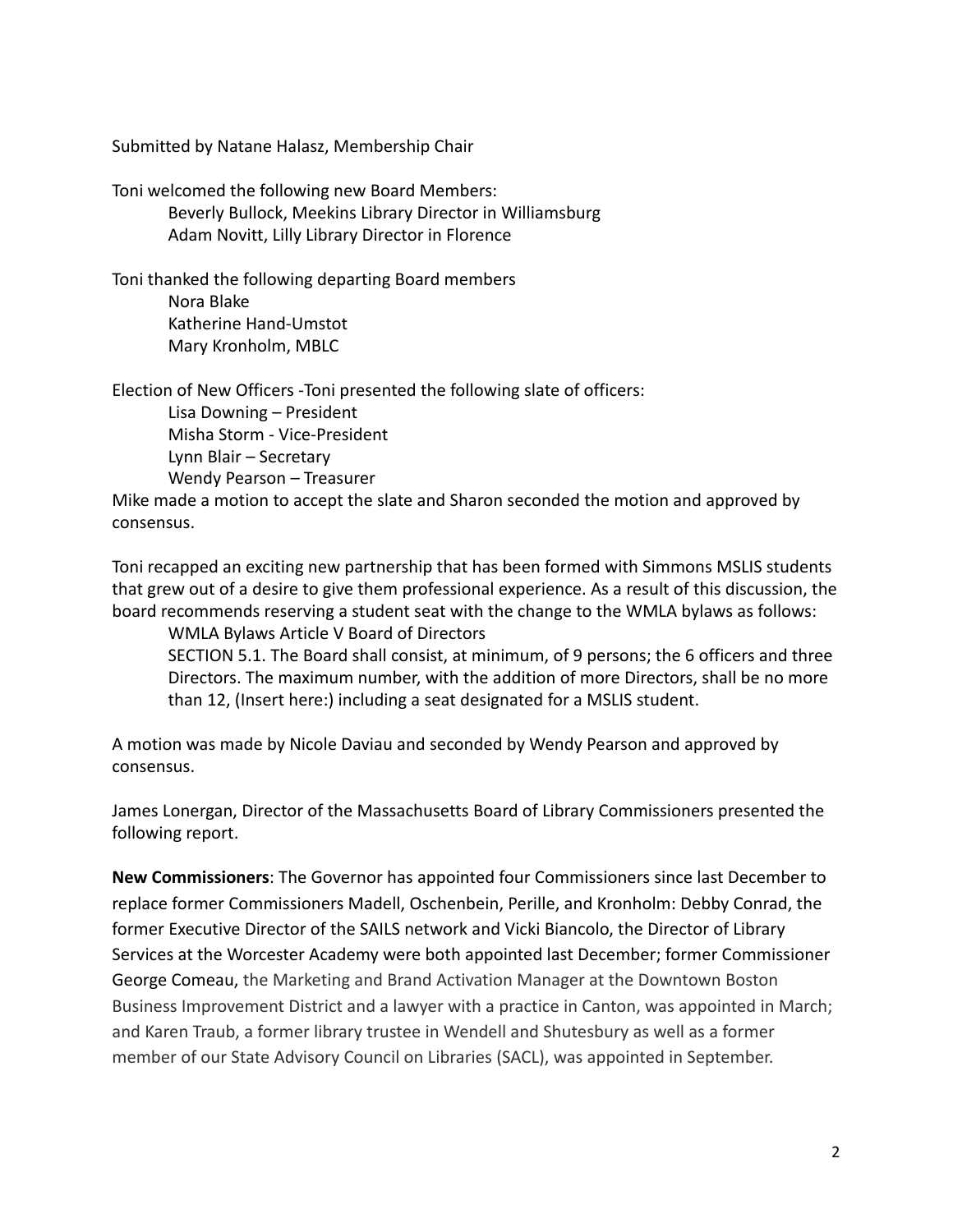**Budgets**: While the Commonwealth's FY2021 budget wasn't final until December 2020, months later than usual due to the uncertain revenue situation resulting from the COVID-19 pandemic, our FY2022 budget was finalized on a more regular timeframe in early July this year.

While we anticipated and prepared for cuts in our FY2021 budget, we were very pleasantly surprised that we received increases in all 7 of our budget lines including our requested 20% increase in our State Aid to Public Libraries line, to \$12 million, and a \$1 million increase to our State Aid to Regional Libraries line (more than we had requested), which funds both the MA Library System and the Library for the Commonwealth at the Boston Public Library. We were also very pleased to receive our requested increase to our agency's administrative line, which was much needed given the significant rent increase for our new office in Boston that we moved into last September.

For FY2022, we requested and received an additional \$1 million increase to our State Aid to Public Libraries budget line and received another \$1 million increase to the State Aid to Regional Libraries line, again more than we had requested.

We appreciated the Governor and the Legislature's support of the Commonwealth's libraries in the FY2021 and FY2022 budgets. We also appreciated the advocacy efforts of the MA library community and the efforts of the leaders of the library legislative caucus: Rep. Natalie Higgins, Rep. Brian Murray and Senator Eric Lesser.

We are focusing on two funding priorities for our FY2023 Legislative Agenda budget request: again State Aid to Public Libraries, for which we are requesting a \$3 million increase, and State Aid to Regional Libraries, for which we are requesting an additional \$1 million. We are asking for 5% increases for most other budget lines except for the Mass. Center for the Book, for which we are requesting a \$100,000 increase.

On the capital side, the Governor signed a bill in August 2020 that included \$115 million for our construction program. This will allow us to fund the 14 remaining projects on our waitlist from our previous grant round. We will seek funding to support our next Construction grant round, for which over 40 municipalities have expressed strong interest in applying, in the future.

Our annual cap for this program is currently \$20 million, however we are seeking to have the cap raised to \$25 million in order to complete the waitlist projects sooner and to help communities avoid higher construction costs, which increase every year they wait to start their projects.

We have two major initiatives that we are supporting with the \$3.5 million we received in **American Rescue Plan Act (ARPA)** funds: a Wi-Fi Hotspot lending program and direct grants to Communities Hardest Hit by Covid-19 (CHHBC).

We have distributed approximately 3,000 T-Mobile hotspots to over 200 libraries across the Commonwealth. The MBLC will fund the hotspots through the end of September 2022.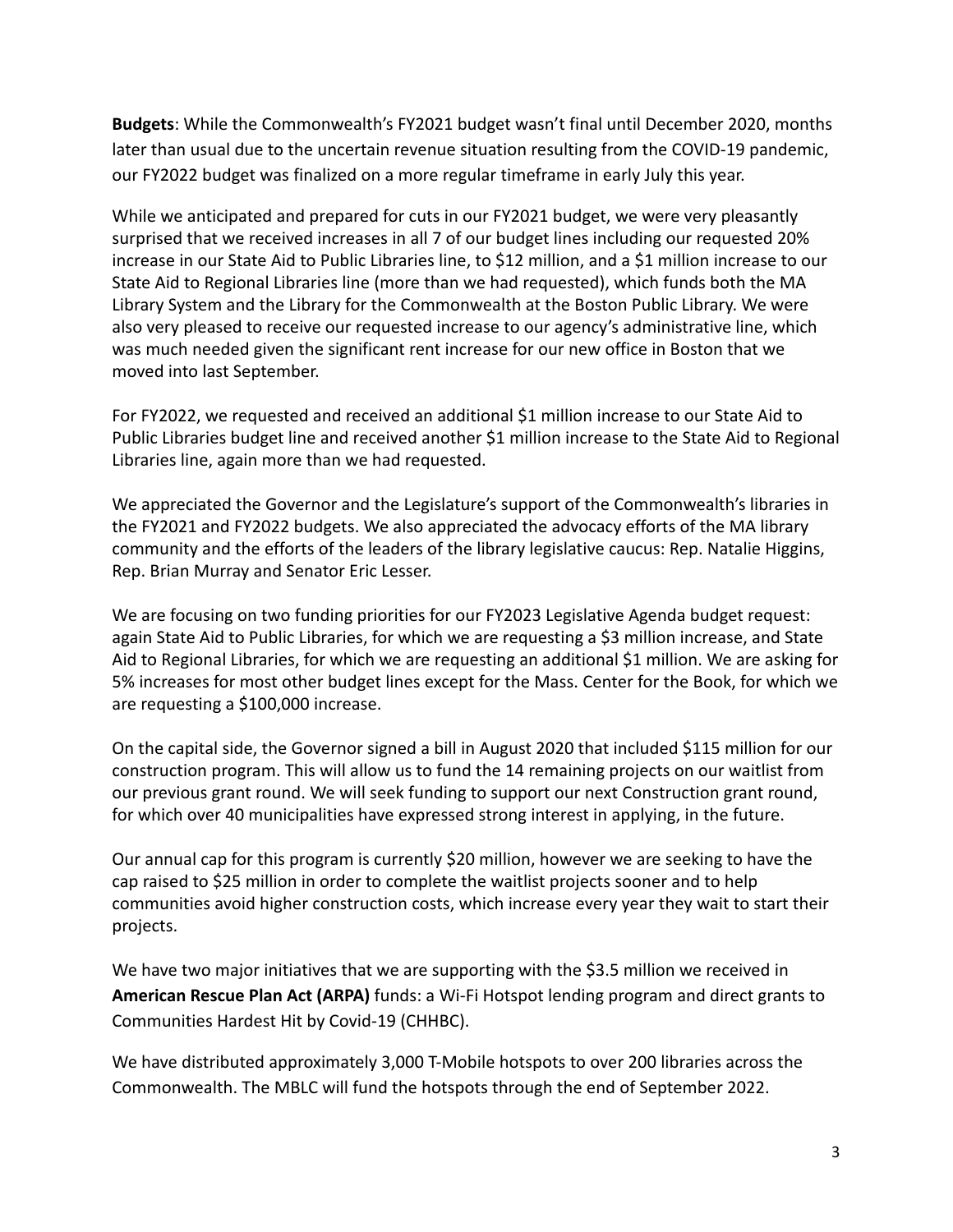Providing digital inclusion/increased connectivity is one of the primary guiding directives for ARPA funding from IMLS.

A second IMLS directive in spending ARPA funds applied to communities that were hard hit by COVID-19. The CHHBC Open Grant program is providing either \$25,000 or \$50,000 to the 20 communities throughout the Commonwealth that were identified by Governor Baker as being significantly hard hit by COVID-19. Library proposals include plans to increase outreach efforts, improve accessibility through technology, enhance outdoor programming and service spaces, and to offer career assistance. Another common theme is facilitating contactless services through pick-up lockers and self-checkout stations. Several communities are putting funds towards outreach vans. All funds are focused on increasing services to underserved populations.

We will also use ARPA funds to continue to support the MLS and LFC in licensing electronic resources for students, job-seekers and adult learners that we first supported using CARES Act funds in FY2021.

We're in the fifth and final year of our current database contracts, so we are preparing for a procurement process which will license products for July 1, 2022 (the start of FY23). We partner with MLS in providing statewide databases. We held a series of listening sessions to let librarians share how the **statewide databases** are working for them and what they want to see from the next procurement. We also conducted a survey of the entire library community and received 659 responses from a variety of library types.

We released: *Library Space: A Planning Resource for Librarians* late last year. The guide provides librarians, administrators, space planners, and architects with tools for the planning and design of public library buildings. It takes the user through the step-by-step process of determining what to consider when designing a new library for their community, and includes illustrations of different room types, adjacencies, shelving, and seating that can be considered for a building project. It also includes an addendum on library design considerations for a pandemic.

Our Construction Team also introduced a podcast: "**Building Literacy: Public Library Construction",** which explores topics relevant to the entire construction process, including discussions about the history of the MPLCP, "Sustainability and Building Performance" and "HVAC and COVID-19," amongst others.

Sarah Sogigian reminded the audience about the upcoming MLS annual meeting. She talked about a new partnership with the Blue Marble Librarians addressing climate change in Massachusetts that has now expanded to other states. She is very pleased with the work being done and invited interested folks to reach out to her. A switch was made with the statewide summer reading partner to iRead. MLS is expanding partnership with MHEC, the purchasing collaborative, to include looking at new vendors. More information will be coming early in the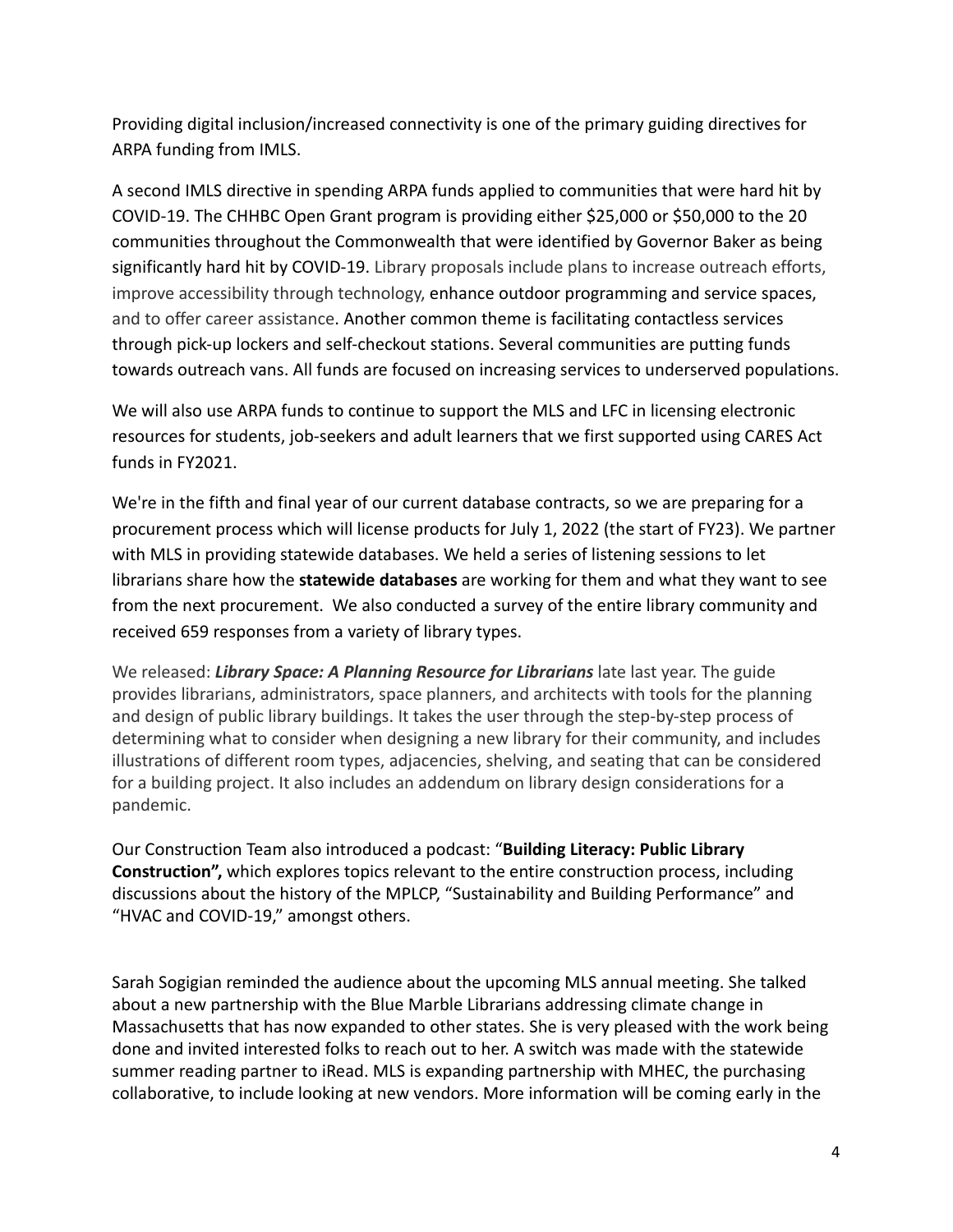new year and members are encouraged to reach out to Sarah if you have products that you wish were included in the contract. MLS has a new online learning platform that has expanded access and partnership while remaining committed to live discussion opportunities. More offerings will be coming in the new year. MLS had a DEI and leadership CE series that were very popular. The Small Library forum is coming. Bibliotemps has been very busy responding to high demand. Sarah encouraged anyone needing staffing assistance or interested in bibliotemps to reach out. She thanked the outgoing commissioners and welcomed Karen and the other new commissioners. Sarah thanked WMLA for the partnership over the past year and looks forward to continuing our work together into the future.

Toni invited attendees to discuss changes and lingering impacts of the pandemic. Participants spoke about the slow return to normal attendance and circulation patterns. There were some changes as a result of the pandemic that allowed us to rethink how we do things including around access, meeting patrons where they are, breaking down barriers, and hybrid programming and meetings. Some services have not yet returned for all libraries including meeting spaces, capacity at meeting spaces, in person/indoor programming. It was noted that getting that back will really help with attendance in the building. It has been hard to track what people want and what they feel comfortable with although they continue to be flexible and responsive. An example of this is the Jones Library that is handing out PCR tests. Some smaller communities don't have the infrastructure for virtual programming and even when there is, the response isn't always robust. There is a hope to be able to continue outdoor programming through the colder months in some communities. It is hard to fulfill our role as a community space during the pandemic although libraries are doing some really creative work to continue to serve this role despite the challenges. Some libraries have had good success with "take and make" kits. It has been terrific to have access to virtual library programming across the state as well as library meetings that often required long commutes.

Senator Lesser extended gratitude to libraries and library staff for the work being done during these difficult times. The work of the library caucus that he chairs has included developing a knowledge base to get a better handle of the school library landscape. This has highlighted the inequities that are there that often track the income levels of the communities. As a result, DESE was made aware of this situation and Senator Lesser is looking forward to continuing the conversation. He illustrated this point by saying that a third of school students in Springfield do not have access to computers at home and acknowledged the critical role libraries fill. The caucus was able to get bump ups in some library state funding. Senator Lesser is fighting to make sure libraries have a seat at the table for the discussion of ARPA funding. He is also working on a bill looking at copyright and ebooks and the unfair charges and arbitrary price increases that are often made by big tech companies that control the industry. He said that we need to update policies to meet the changing landscape to assure that free access through libraries can continue.

Lesser said that it is an exciting time to be in the library space. Hybrid work/remote work has highlighted libraries as co-working spaces and he is working so that there are grant opportunities to allow space configurations and resources to support these changes while